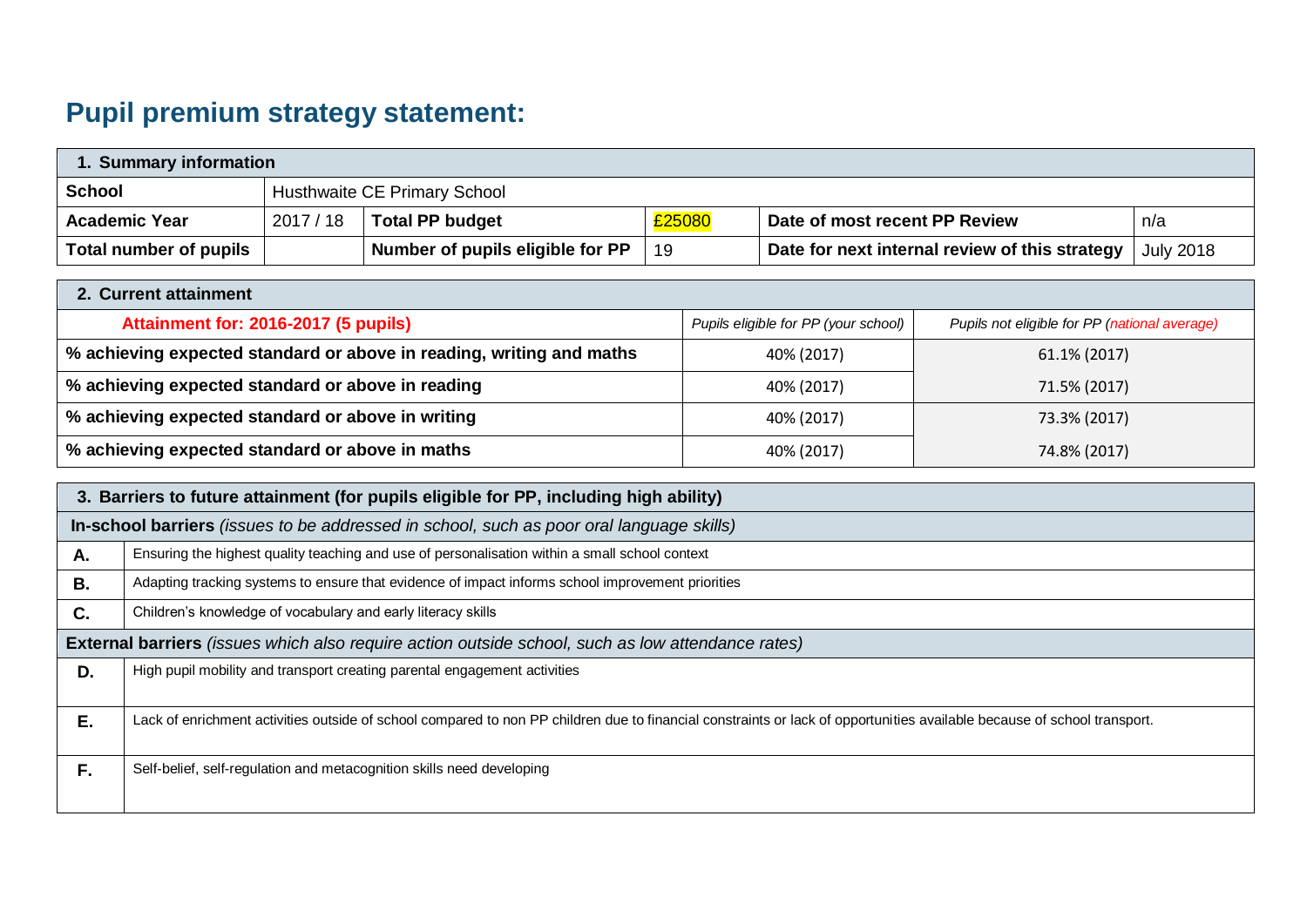|           | 4. Desired outcomes                                                                                                                                                                                   |                                                                                                                                                                                                                                                                                                                                                                                |
|-----------|-------------------------------------------------------------------------------------------------------------------------------------------------------------------------------------------------------|--------------------------------------------------------------------------------------------------------------------------------------------------------------------------------------------------------------------------------------------------------------------------------------------------------------------------------------------------------------------------------|
|           | Desired outcomes and how they will be measured                                                                                                                                                        | Success criteria                                                                                                                                                                                                                                                                                                                                                               |
| A.        | High 'quality first teaching' will be a focus for CPD and planning will show how the<br>curriculum is personalised for specific learners and the progress that they make                              | Monitoring cycle is embedded in the school and led by HT, middle<br>leaders and governors<br>Book scrutiny work<br>Learning walks<br>Lesson monotoring<br>Monitoring identifies CPD need<br>CPD arranged for staff<br>Impact of CPD monitored as part of cycle<br>Quality fist teaching in all areas of school<br>Tracking schools impact on pupil progress                    |
| <b>B.</b> | Analysis of the 2016/17 outcomes for pupils will form the basis of 2018/19 development<br>work and planned CPD                                                                                        | 2016/17 outcomes analysed<br>Areas for CPD identified - CPD arranged for staff<br>Tracking through 2017 / 18 will show impact on progress of children                                                                                                                                                                                                                          |
| $C_{1}$   | Children's literacy, including oral language and communication strategies in early years, will<br>be developed so that vocabulary knowledge, spelling and writing outcomes are improved               | Staff CPD on language and literacy increase confidence in this area<br>PP children make better progress in reading so that their writing is<br>influenced by this<br>PP children can achieve well in spelling<br>PP children achieve in line with non-PP children.                                                                                                             |
| D.        | The school will develop communication systems which ensure that parents have the<br>information that they need to be able to support learning at home                                                 | Increased attendance at parents evening (different forms) - meeting,<br>telephone call<br>Use of technology - Edmodo for homework videos - to allow parents to<br>see what children are pre-learning<br>Text / emails to ensure delivery of messages rather than paper - class<br>learning letters, curriculum leaflets<br>Home support to be available on the schools website |
| Ε.        | Funding places for PP children in extra-curricular clubs and activities and trips, providing<br>necessary equipment such as PE kits.                                                                  | Giving PP children the opportunity to access activities that help develop<br>the 'whole child' and put them on an equal footing with non-PP children                                                                                                                                                                                                                           |
| F.        | Pupils, through a metacognition focus, are able to apply learning strategies to overcome<br>challenging tasks. Pupils can self-regulate and plan an approach to learning which will work<br>for them. | Children are able to talk about strategies for learning<br>KS1 and KS2 data shows good progress<br>Quality of T&L judged as good/Outstanding<br>Progress measures gap sch/nat closing<br>Progress in books evident                                                                                                                                                             |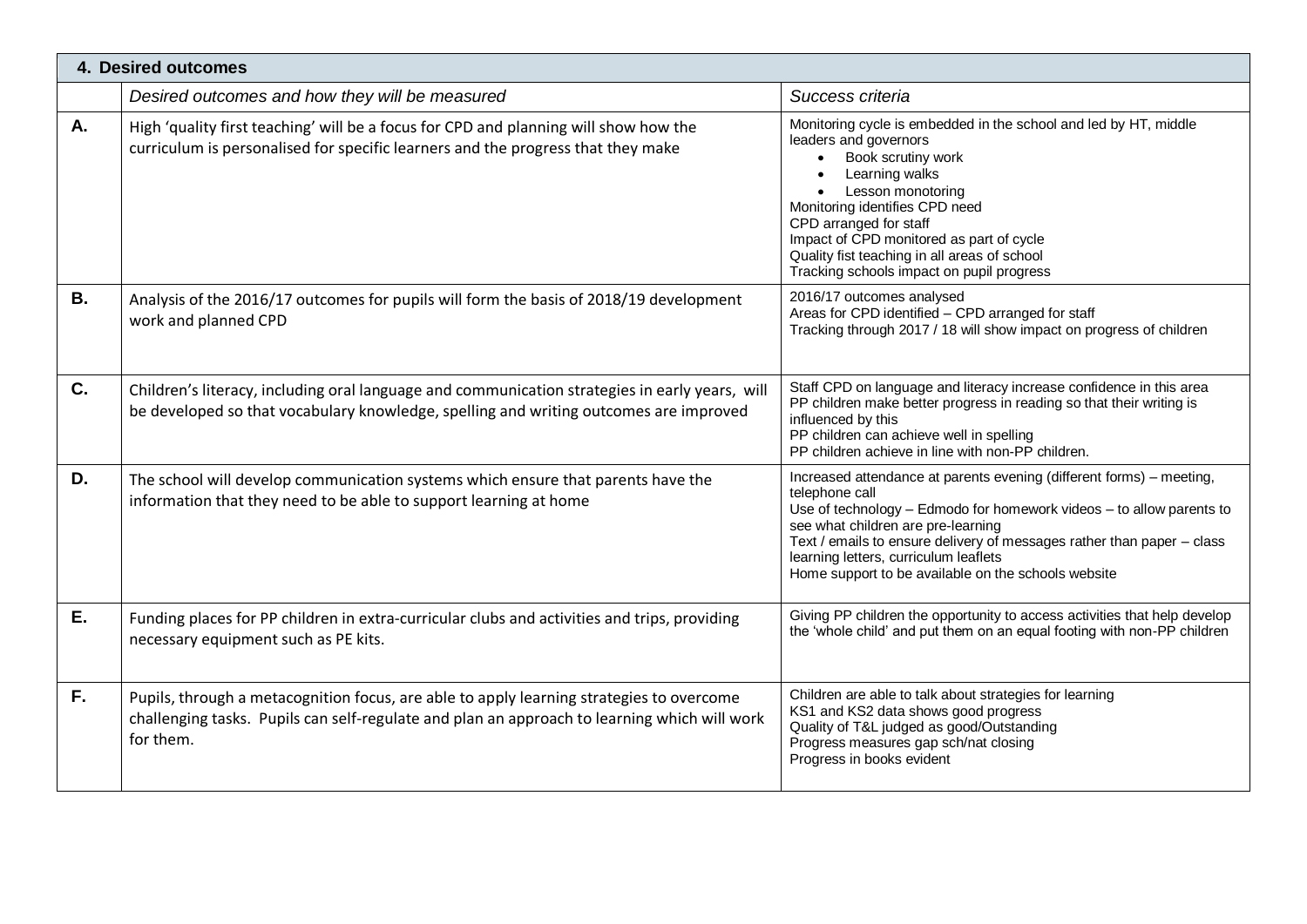### **5. Planned expenditure**

**Academic year 2017/2018**

The three headings below enable schools to demonstrate how they are using the pupil premium to improve classroom pedagogy, provide targeted support and support whole school strategies.

## **i. Quality of teaching for all**

| <b>Desired outcome</b>                                                                                                                                                                     | Chosen action /<br>approach                                                                                                                                                                                                   | What is the evidence and rationale<br>for this choice?                                                                                                                                                             | How will you ensure it is<br>implemented well?                                                                                                                                                                                                                                                                                                                                                                              | <b>Staff lead</b>                 | When will you<br>review<br>implementation?                                                                                                                                                                                                                         |
|--------------------------------------------------------------------------------------------------------------------------------------------------------------------------------------------|-------------------------------------------------------------------------------------------------------------------------------------------------------------------------------------------------------------------------------|--------------------------------------------------------------------------------------------------------------------------------------------------------------------------------------------------------------------|-----------------------------------------------------------------------------------------------------------------------------------------------------------------------------------------------------------------------------------------------------------------------------------------------------------------------------------------------------------------------------------------------------------------------------|-----------------------------------|--------------------------------------------------------------------------------------------------------------------------------------------------------------------------------------------------------------------------------------------------------------------|
| High 'quality first<br>teaching' will be a focus<br>for CPD and planning<br>will show how the<br>curriculum is<br>personalised for specific<br>learners and the<br>progress that they make | CPD<br>Staff induction<br>School policy documents<br>Identification of pupil<br>barriers to learning<br>Planned, tracked<br>interventions in place                                                                            | There has been a recent, unusual, turnover<br>of staff and the school need to focus on<br>ensuring consistency of QFT throughout the<br>school                                                                     | CPD for staff<br>Development of school literacy<br>strategy specifically for Husthwaite<br>Development of school numeracy<br>strategy specifically for Husthwaite<br>School planning format developed<br>and used<br>Planning format to show curriculum<br>personalisation<br>Tracking shows impact of QFT<br>Monitoring cycle to include<br>Learning walks<br>Book scrutiny<br>Pupil progress reviews<br>Lesson monitoring | HT<br>RC (maths)<br>GG (literacy) | March 2018<br>CPD needs - Whole<br>school literacy/writing<br>training £1300<br><b>Lit Subject leader</b><br>training £260<br><b>Maths Subject leader</b><br>training £260<br><b>SENCO Award</b><br>training £400<br>Pupil progress<br>tracking programme<br>£1000 |
| Analysis of the 2016/17<br>outcomes for pupils will<br>form the basis of<br>2018/19 development<br>work and planned CPD<br>Vocabulary<br>Spelling<br>Writing                               | Systematic spelling<br>scheme<br>CPD - based on language,<br>literacy and writing<br>CPD - based on word<br>aware teaching<br>Planning to meet needs of<br>a language curriculum e.g.<br>vocab focus during guided<br>reading | 2016/17 Question level analysis showed that<br>children were below national at explaining<br>the meaning of words in context (-1), verb<br>tense and consistency (-9) and significantly<br>below in spelling (-14) | CPD for staff<br>Development of school literacy<br>strategy specifically for Husthwaite<br>Monitoring cycle to include<br>Learning walks<br>Book scrutiny<br>Pupil progress reviews<br>Lesson monitoring<br>Focus on school development plan<br>Woven into performance<br>management targets for staff                                                                                                                      | GG<br>DB                          | March 2018<br>Spelling scheme<br>£300                                                                                                                                                                                                                              |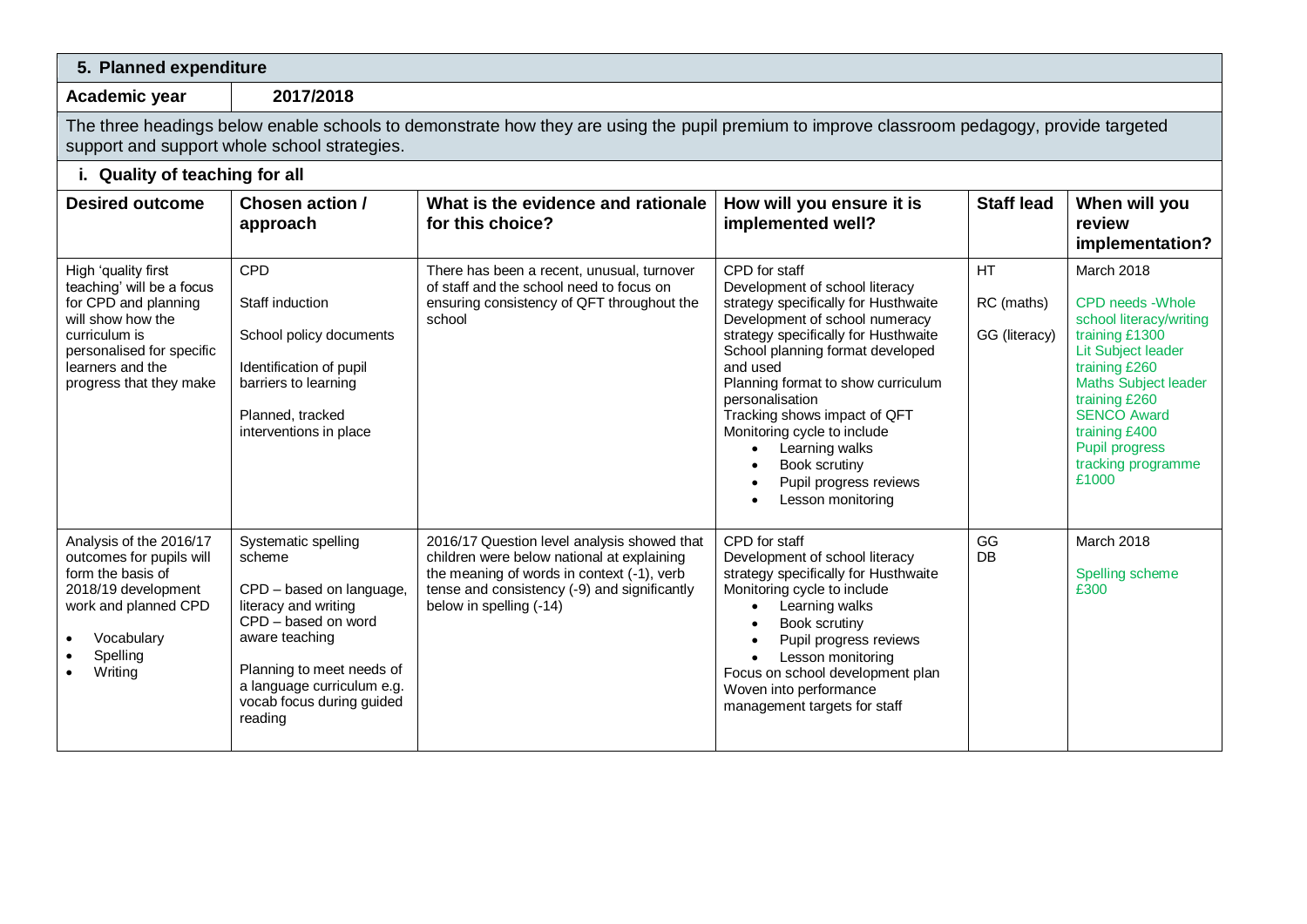| Improved outcomes for<br>all pupils in receipt of PP<br>in Maths and English                                                                                                                              | Provision of high quality<br>teaching and consistently<br>high standards through<br>effective monitoring and<br>best practice. Effective<br>deployment of staff.<br>Strategies to accelerate the<br>progress of targeted<br>groups ie: pre-teach /<br>growth mindset work<br>Staff training on improving<br>marking and feedback. | Investing some PP in longer term change<br>which will help all children. An effective way<br>to improve attainment is using high quality<br>feedback. This is a suitable approach which<br>can be embedded throughout school.                                                                                                                                       | Use of staff meetings & inset days to<br>deliver training.<br>Thorough monitoring through work<br>scrutiny, pupil interview & tracking<br>data.                                                                                                                                                                                                        | <b>HT</b>         | March 2018<br>Support staff enable<br>ARE curriculum to be<br>taught £16000 |  |  |  |  |
|-----------------------------------------------------------------------------------------------------------------------------------------------------------------------------------------------------------|-----------------------------------------------------------------------------------------------------------------------------------------------------------------------------------------------------------------------------------------------------------------------------------------------------------------------------------|---------------------------------------------------------------------------------------------------------------------------------------------------------------------------------------------------------------------------------------------------------------------------------------------------------------------------------------------------------------------|--------------------------------------------------------------------------------------------------------------------------------------------------------------------------------------------------------------------------------------------------------------------------------------------------------------------------------------------------------|-------------------|-----------------------------------------------------------------------------|--|--|--|--|
|                                                                                                                                                                                                           | £19120<br><b>Total budgeted cost</b>                                                                                                                                                                                                                                                                                              |                                                                                                                                                                                                                                                                                                                                                                     |                                                                                                                                                                                                                                                                                                                                                        |                   |                                                                             |  |  |  |  |
|                                                                                                                                                                                                           | ii. Targeted support                                                                                                                                                                                                                                                                                                              |                                                                                                                                                                                                                                                                                                                                                                     |                                                                                                                                                                                                                                                                                                                                                        |                   |                                                                             |  |  |  |  |
| <b>Desired outcome</b>                                                                                                                                                                                    | <b>Chosen</b><br>action/approach                                                                                                                                                                                                                                                                                                  | What is the evidence and rationale<br>for this choice?                                                                                                                                                                                                                                                                                                              | How will you ensure it is<br>implemented well?                                                                                                                                                                                                                                                                                                         | <b>Staff lead</b> | When will you<br>review<br>implementation?                                  |  |  |  |  |
| Children's literacy,<br>including oral language<br>and communication<br>strategies in early years,<br>will be developed so that<br>vocabulary knowledge,<br>spelling and writing<br>outcomes are improved | Systematic spelling<br>scheme<br>CPD - based on language,<br>literacy and writing<br>CPD - based on word<br>aware teaching<br>Planning to meet needs of<br>a language curriculum e.g.<br>vocab focus during guided<br>reading                                                                                                     | 2016/17 Question level analysis showed that<br>children were below national at explaining<br>the meaning of words in context (-1), verb<br>tense and consistency (-9) and significantly<br>below in spelling (-14)<br>PP/non PP gap<br>Reading progress<br>PP - 1.67 Non PP 2.86<br>Writing progress<br>PP-0.86 Non PP 0.83<br>Maths progress<br>PP-4.3 Non PP-0.16 | CPD in EYFS<br>Adapting the curriculum to meet<br>children's interest<br>Plan 'in the moment' and assess<br>outcomes for individuals (learning<br>journeys)<br>Development of school literacy<br>strategy specifically for Husthwaite<br>Monitoring cycle to include<br>Learning walks<br>Book scrutiny<br>Pupil progress reviews<br>Lesson monitoring | <b>GG DB</b>      | March 2018<br><b>CPD - £500 - EYFS</b><br>conference, phonics               |  |  |  |  |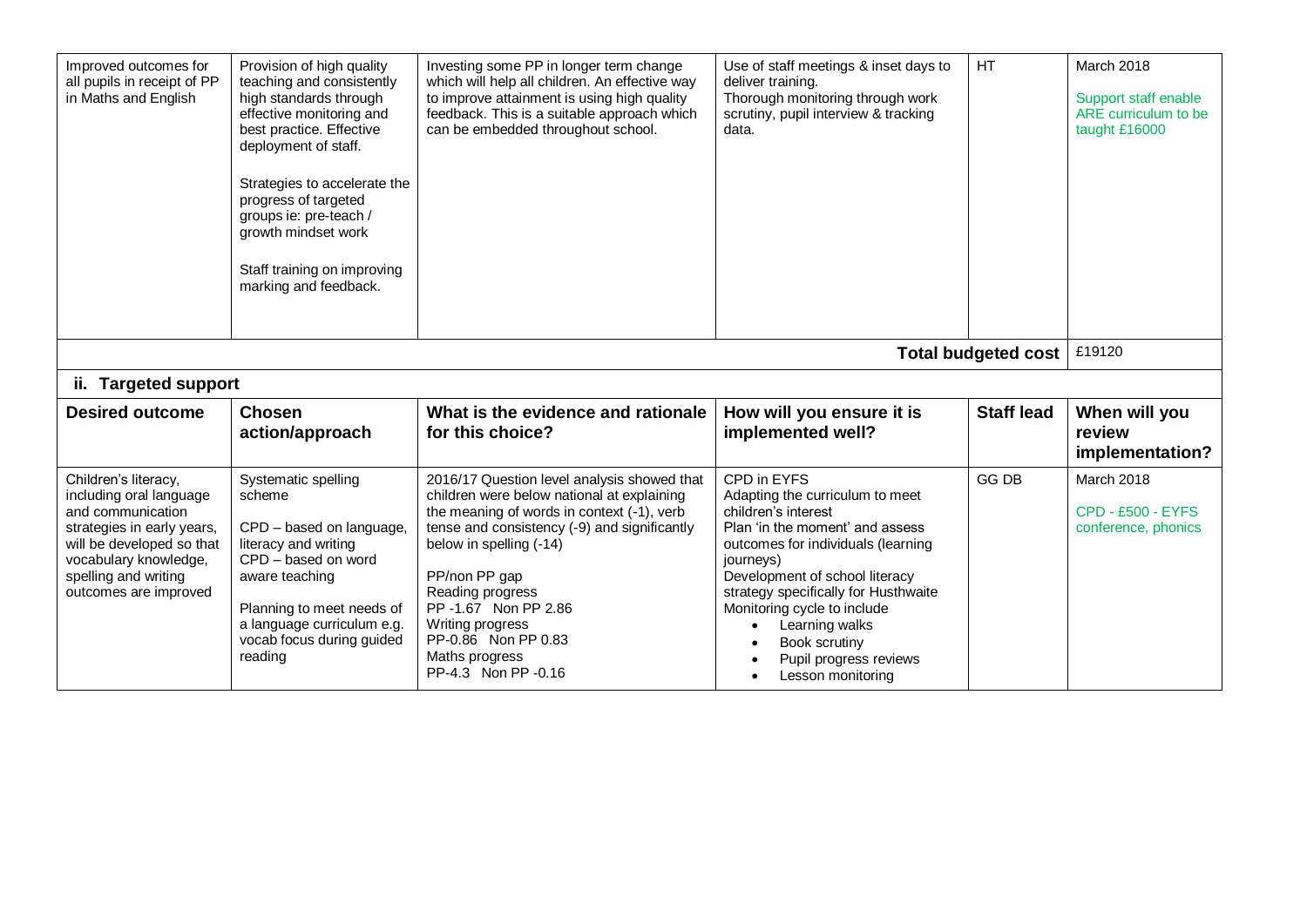| The school will develop<br>communication systems<br>which ensure that<br>parents have the<br>information that they<br>need to be able to<br>support learning at home                                                                                                                                            | School comms<br>Alternative parent<br>consultation meeting<br>formats<br>Audit of what parents want<br>Information letters/leaflets<br>Use of technology $-$<br>Edmodo for ho, ework | Parental questionnaire 2017<br>Attendance at parents evening<br>Information sharing with our harder to reach<br>families<br>Bus / travel arrangements can make it<br>difficult to engage with parents                                  | Aim for 100% contact for September<br>parents meeting<br>Develop parent support on website<br>Information sent out via email and text<br>Parent questionnaire<br>Engagement with homework -<br>Edmodo                                                                   | SD<br>GG                   | March 2018<br>Electronic<br>communication<br>software £500<br><b>LM/parent links</b><br>£2500 |  |
|-----------------------------------------------------------------------------------------------------------------------------------------------------------------------------------------------------------------------------------------------------------------------------------------------------------------|--------------------------------------------------------------------------------------------------------------------------------------------------------------------------------------|----------------------------------------------------------------------------------------------------------------------------------------------------------------------------------------------------------------------------------------|-------------------------------------------------------------------------------------------------------------------------------------------------------------------------------------------------------------------------------------------------------------------------|----------------------------|-----------------------------------------------------------------------------------------------|--|
|                                                                                                                                                                                                                                                                                                                 |                                                                                                                                                                                      |                                                                                                                                                                                                                                        |                                                                                                                                                                                                                                                                         | <b>Total budgeted cost</b> | £3500                                                                                         |  |
| III. Other approaches                                                                                                                                                                                                                                                                                           |                                                                                                                                                                                      |                                                                                                                                                                                                                                        |                                                                                                                                                                                                                                                                         |                            |                                                                                               |  |
| <b>Desired outcome</b>                                                                                                                                                                                                                                                                                          | <b>Chosen</b><br>action/approach                                                                                                                                                     | What is the evidence and rationale<br>for this choice?                                                                                                                                                                                 | How will you ensure it is<br>implemented well?                                                                                                                                                                                                                          | <b>Staff lead</b>          | When will you<br>review<br>implementation?                                                    |  |
| Improving esteem and<br>confidence levels to<br>achieve higher rates of<br>progress.<br>Pupils, through a<br>metacognition focus, are<br>able to apply learning<br>strategies to overcome<br>challenging tasks.<br>Pupils can self-regulate<br>and plan an approach to<br>learning which will work<br>for them. | Creating a growth mind set<br>culture in children. For<br>example,<br>'Is this my best work' rather<br>than 'this will do'<br>Metacognition CPD                                      | Consultation with teachers and lesson<br>monitoring show there is a developing<br>culture of growth mindset resulting from the<br>AFA project. This needs to be continued.<br>And developed further so that the impact is<br>not lost. | Principles of growth mindset<br>embedded through assembly, quality<br>marking & feedback.<br>Staff training through staff meetings.<br>Pupil conversations show that<br>children can use the language of<br>learning and talk about ways in which<br>they learn better. | GG<br><b>RC</b>            | April 2018<br>Achievement<br>unlocked project<br>£3,000                                       |  |